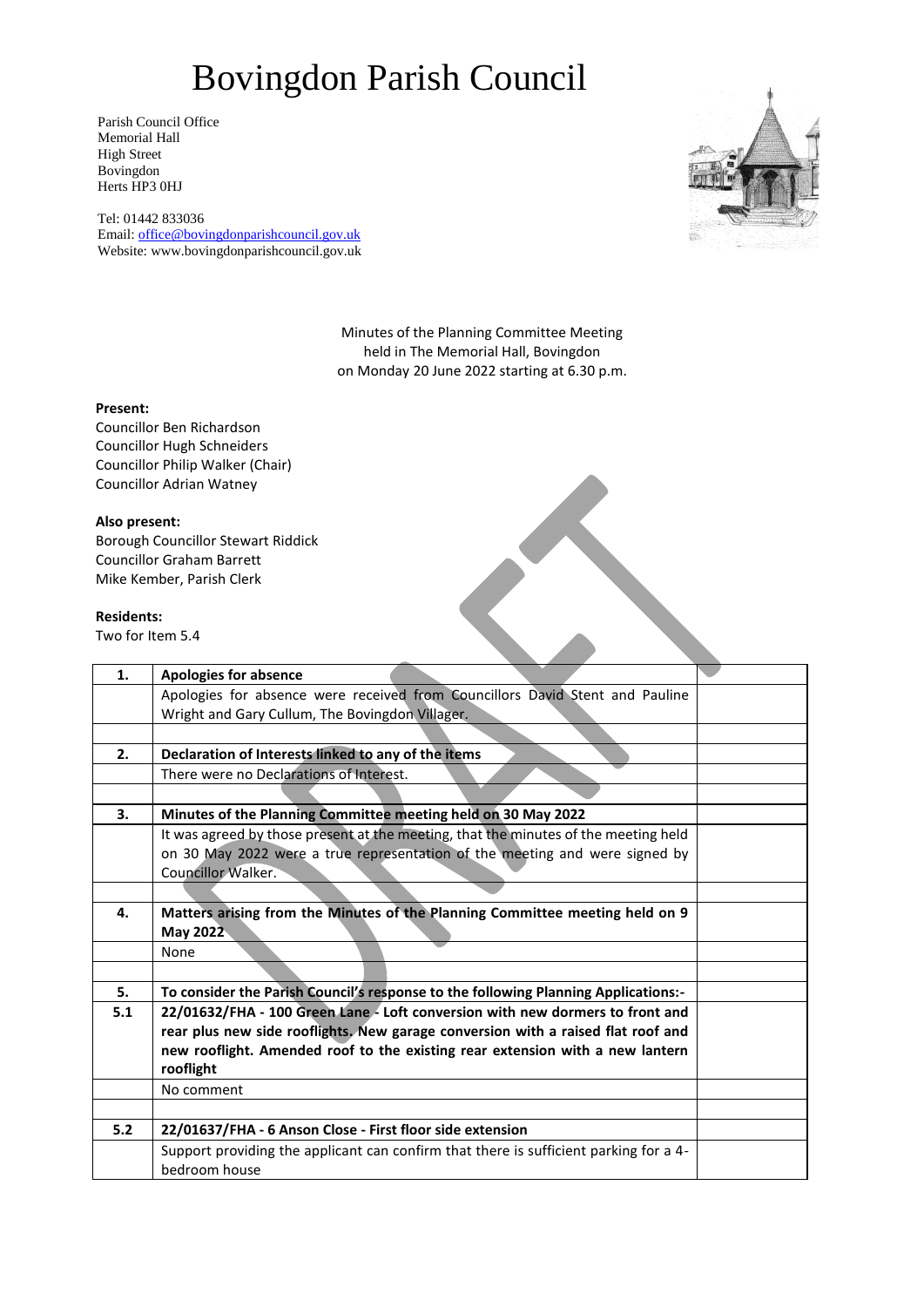# Bovingdon Parish Council

Parish Council Office Memorial Hall High Street Bovingdon Herts HP3 0HJ

Tel: 01442 833036 Email: [office@bovingdonparishcouncil.gov.uk](mailto:office@bovingdonparishcouncil.gov.uk) Website: www.bovingdonparishcouncil.gov.uk



| 5.3  | 22/01474/FHA - 8 Boundary Cottages - Demolition of existing shed/store and            |  |
|------|---------------------------------------------------------------------------------------|--|
|      | <b>Construction of new shed/store</b>                                                 |  |
|      | The drawings are insufficient for purpose and we are unable to comment at this        |  |
|      | stage.                                                                                |  |
|      |                                                                                       |  |
| 5.4  | 22/01673/ROC - The Bell, 79 High Street - Removal of condition 2 attached to          |  |
|      | Planning permission 21/01020/FUL (To alter and extend a pergola.)                     |  |
|      | Support - however we are minded of the light pollution and noise affecting the        |  |
|      | residents in Bell Green. Due to this we would like the consent to be conditional on   |  |
|      | the open sides facing Bell Green and the rear of the canopy (north and east facing    |  |
|      | elevations) to be closed off to reduce noise and light escaping and interfering with  |  |
|      | these properties. This has been discussed and agreed with the applicant at the        |  |
|      | meeting.                                                                              |  |
|      |                                                                                       |  |
| 5.5  | 22/01690/LDP - 1 Lysander Close - Conversion of garage with new window to the         |  |
|      | front and single storey rear extension                                                |  |
|      | The plans are insufficient for us to comment. They show the existing layout but not   |  |
|      | what is proposed.                                                                     |  |
|      |                                                                                       |  |
| 5.6  | 22/01646/TPO - Garden Cottage, Bovingdon Green - Works to tree                        |  |
|      | No comment although it is noted the plans are not fit for purpose.                    |  |
|      |                                                                                       |  |
| 5.7  | 22/01710/FHA - 26 Eastnor - Single storey front porch extension                       |  |
|      | Support                                                                               |  |
|      |                                                                                       |  |
| 5.8  | 22/01781/LBC - 104 High Street - Replace damaged roof tiles on the two storey         |  |
|      | part of the building, front and back. Replace poor quality concrete tiles at the rear |  |
|      | of the roof with tiles in keeping with the originals at the front                     |  |
|      | No comment                                                                            |  |
|      |                                                                                       |  |
| 5.9  | 22/01512/FHA - The Meadows, 39 Chipperfield Road - Single storey rear and first       |  |
|      | floor side extension (amended application)                                            |  |
|      | No comment                                                                            |  |
|      |                                                                                       |  |
| 5.10 | 22/00553/FHA - 6 Hyde Meadows - Proposed single storey front and rear                 |  |
|      | extensions (amended application)                                                      |  |
|      | No comment                                                                            |  |
|      |                                                                                       |  |
| 5.11 | 22/01826/TPO - 11 Hawkins Way - Works to trees                                        |  |
|      | No comment                                                                            |  |
|      |                                                                                       |  |